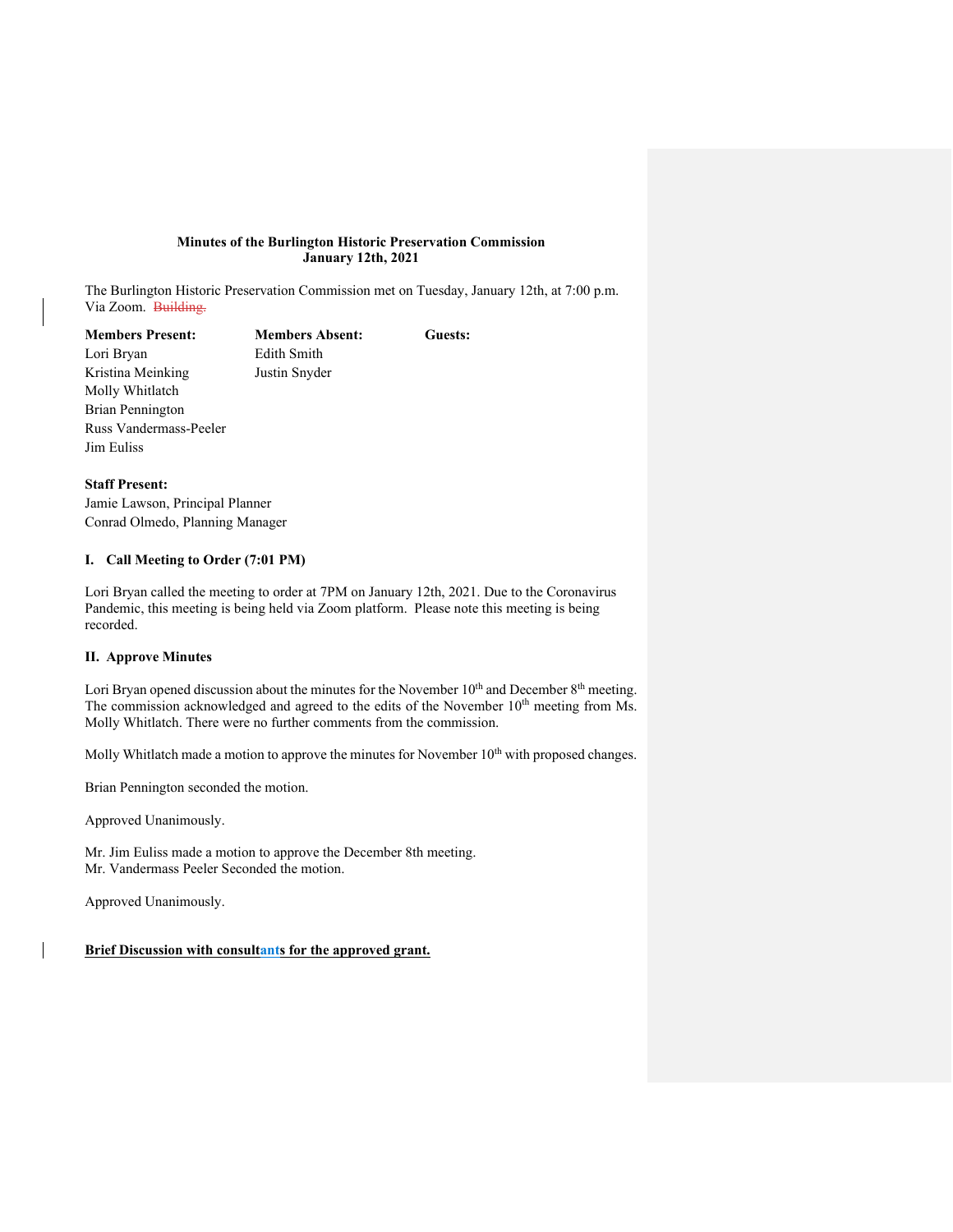Ms. Jamie Lawson stated, the grant was approved by city council and the state requested a proposal and the proposal was granted to Heather SlainSlane with her as the consultant. The time frame for work will be from January to August.

Ms. Heather SlainSlane stated, that she has a coworker she will be working with. Normally there would be a public meeting at the start of the surveys, or the consults attend a meeting. Find Heather and I am based in Durham.

Ms. SherriCheri Skybronski stated she, I'm SherriCheri Skybronski and Hheather and I has ve been working on projects like this since-for a few years. I used to live in Hillsborough, and I was the director of Preservation Chapel Hill and a few years ago I moved back west to Michigan.

Ms. Heather SlainSlane stated, your project is narrow in terms of the geography. It is located around the wWest Davis St./-Fountain Pplace, it is a small part of Wwestern Burlington and the survey is really focusing on updating the files for the **bBuildings** in the historic district and then looking at things around the historic district for potential expansion of the national register district, not the local district. Updating the history and architecture from 1940 the 1970's. Commission and staff need to notify members of the district and include Covid protocol which requires masks and social distancing. They We are looking at other buildings in the area that may be national register eligible so if you have buildings in that study area, south church, west web and Tarleton, if there are buildings or anything in the area that the commission or staff believes we should take a look at just let me know because we are adding new things to the survey too, not just updating what's already in the district. If you know any one that has lived in the area for a long time, its often hard to find published historic information about what was happening in the 40's, 50's and 60's so speaking with people who had lived there will really help with in terms of how that was happening. SherriCheri is in the process of pulling together a bibliography of resources from the May library and Elon and other sources. Fin not sure if we are going to be able to get to those resources so if any of you have books, articles, files or things related to the history of Burlington especially from the 20<sup>th</sup> century that you would be willing to share with us that would be great or if you have an in with a librarian or archivist or someone we can call in a favor with that would be helpful. Access things that are not able to be checked out of libraries.

Ms. Molly Whitlatch stated, *I have* a lot of those resources available in hard copies, there is also a local historian name Walter Boyd and he has done a ton of research and he has a lot of old photographs that he has in his private collection and also a collection that was bequeathed to him when another local historian based away. He will be the best resource to start with.

Ms. Heather SlainSlane stated, I will put my information in the chat. oOne of the first things we will do is a windshield survey to we will drive around and identify, what we want to survey when we they get to that point, so I can do a porch pick of resources.

Ms. Molly Whitlatch stated, I live in the Historic district.

Ms. Heather SlainSlane stated, perfect.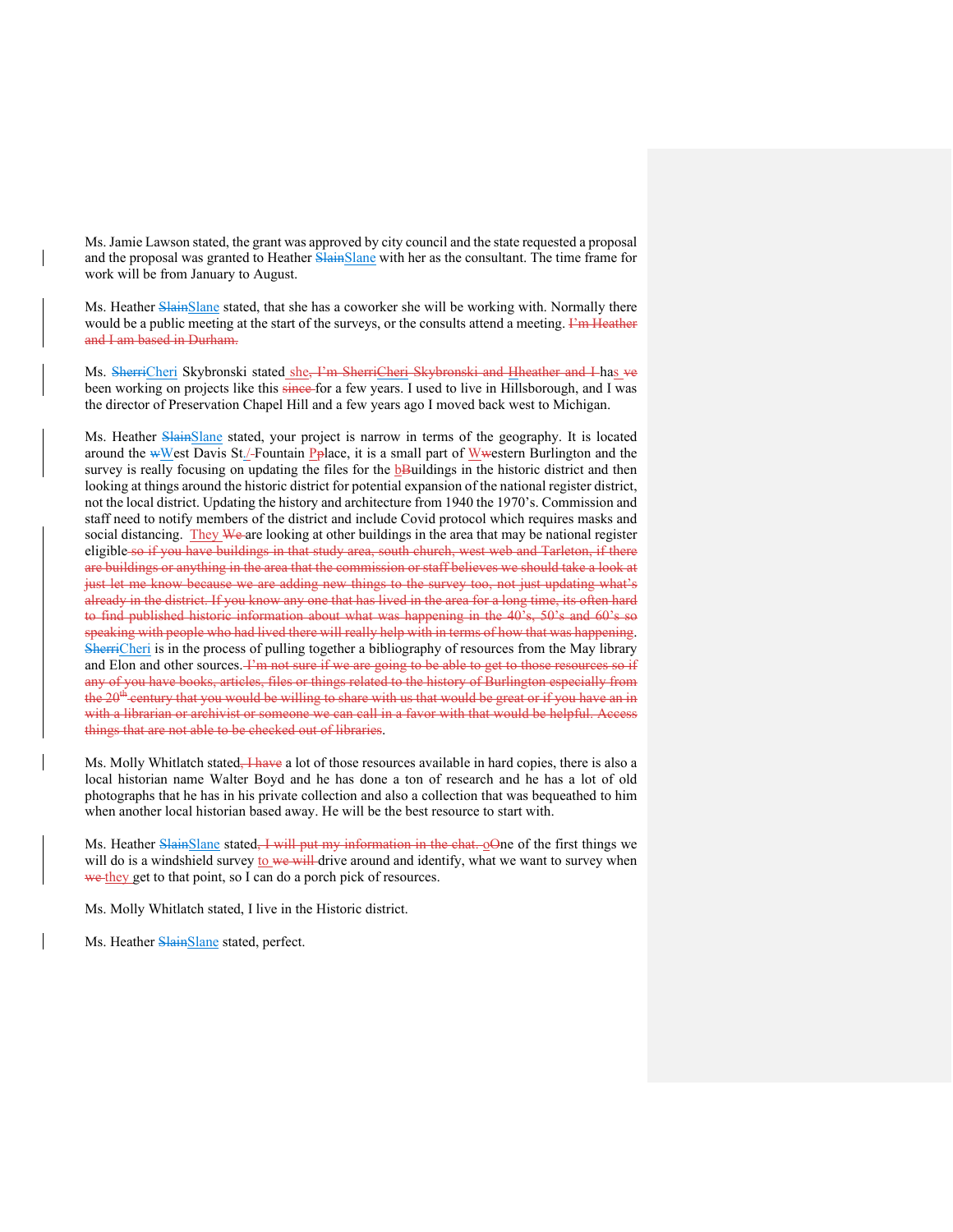Mr. Brian Pennington asked, when looking for structures to be added to the national historic register, what are you looking for, what is the criteria.

Ms. Heather SlainSlane stated, the main thing we are looking for is places where the national historic district can be expanded. In terms of individual listings, the things we are looking for have to have material integrity so a lot of original exterior materials and then they have to have some area of significance. The national register has four areas, the first is significance for events or broad patterns in history and that is usual what the historic districts tend to be listed for, the seconded is association with a significant person, the third one is architecture and the fourth is archaeology which I cant imagine we are going to find. Listing for archaeology is very complicated and requires a different skill set. We are really looking for things that either an important event happened there or most likely we are going to find things that are significant for their architecture. Unique examples of modernist architecture or some really intact high styles of architecture those are what we would be looking for visually.

Mr. Brian Pennington stated, what kind of plans may be in place for notification of residence we have talked about this in previous discussions and didn't know if Jamie or Conrad had anything to add to that, if there is any other plan in place the commission might want to be informed about.

Mr. Conrad Olmedo stated, staff has been working with the communications office to align communication on our end, so we will be using social media. Fin not sure if we want to do actual mailers to the people in the district.

Ms. Molly Whitlatch stated, what about the newsletter that goes out with the water bills?

Mr. Conrad Olmedo stated, we could employee that, staff will be relying on our communications office for this.

Ms. Heather SlainSlane Stated, we just want to get it started, the town of sent out mailers and everyone knew we were coming. If there is a neighborhood group that we could be a listing on, some communities do mailers, and some do post cards, letters, or yard signs.

Ms. Jamie Lawson stated, if anyone has any ideas after the meeting you can email me.

Ms. Molly Whitlatch stated, Jamie Burlington Preservation has a list serve.

Mr. Brian Pennington stated, it is important that the community knows the work that is being undertaken, the reasons for which it is being undertaken. People are appearing in their neighborhoods and looking around taking photos.

Mr. Conrad Olmedo stated, Hheather will be attending work session so the message will be spread to Ceity Ceouncil.

Ms. Heather SlainSlane stated, we have a little time I have to look at the schedule, I think March is when the field work will start and there is  $\frac{1}{2}$  we have 6 weeks before we will be on the ground and we will see if Cheri Sherry will be on the ground then. If not, I will be out there by my-self but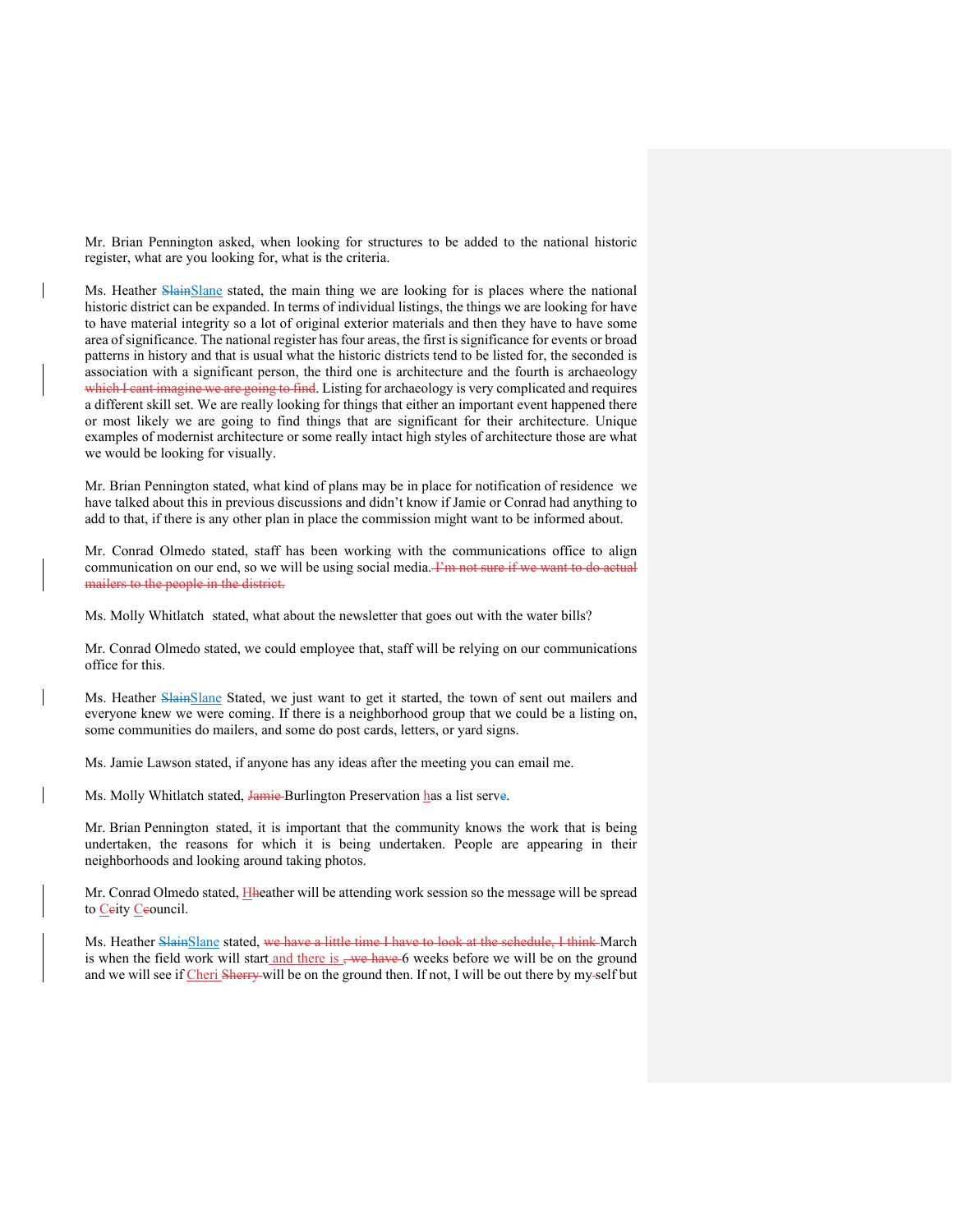that will depend on what happens in the next 6 weeks. Some one will be out there, but we have some time.

**III. HD-20-56: A request by Patrick Robinson for roof repair consisting of replacing shingles on the second floor roof and replacing gaskets and flashings that are allowing water intrusion, located at 1004 West Davis Street, PID 126696, in the Medium Density Residential (MDR) and Historic Overlay District (HOD).**

There are no conflicts of interests with this item.

Ms. Jamie Lawson stated, the request by Patrick Robinson for roof repair consisting of replacing shingles on the second floor roof and replacing gaskets and flashings that are allowing water intrusion, located at 1004 West Davis Street, PID 126696, in the Medium Density Residential (MDR) and Historic Overlay District (HOD).

-T<sub>the</sub> staff report includes findings of fact that we have found relevant to this case as well as ourted recommendation, the attachments have been included which is the application the supporting materials and the site map and the applicant is on the call and is able to answer any question.

Mr. and Mrs. Robinson affirmed that they would speak the truth to the best of their abilities.

Mr. Patrick Robinson stated, the roof is need of repairs, shingles being replaced-, the point in question is the area around the eaves around the front of the house that were this old brown mod bit that is a rolled shingle material that was used in the 90's and it is going to be replaced by a white membrane the majority of our flat roof is south facing and we are trying to change it to a white material to try to offset some of the cooling issues during the summer and it is purchased by the roll so it becomes cost prohibitive to piece what is already there. That will be the only change and unnoticeable.

Ms. Molly Whitlatch stated, where on the roof will it be located.

Mr. Patrick Robinson stated, it will be to the far right of the front of the house above the sunroom.

Ms. Molly Whitlatch asked, where are the shingles going and where is the flat roof going.

Mr. Robinson stated, the shingles are going where they are currently located.

Ms. Molly Whitlatch -stated, at the very top, so you are replacing your whole roof, everywhere. Jamie is there a reason why this wasn't a staff approval?

Ms. Jamie Lawson stated, the issue was, there was a change in the material and also a change in the visual appearance where currently you would see brown it would become a white roof material so we felt like that was something that was not minor and required the commissions approval. Staff did not receive any calls or public input about this application.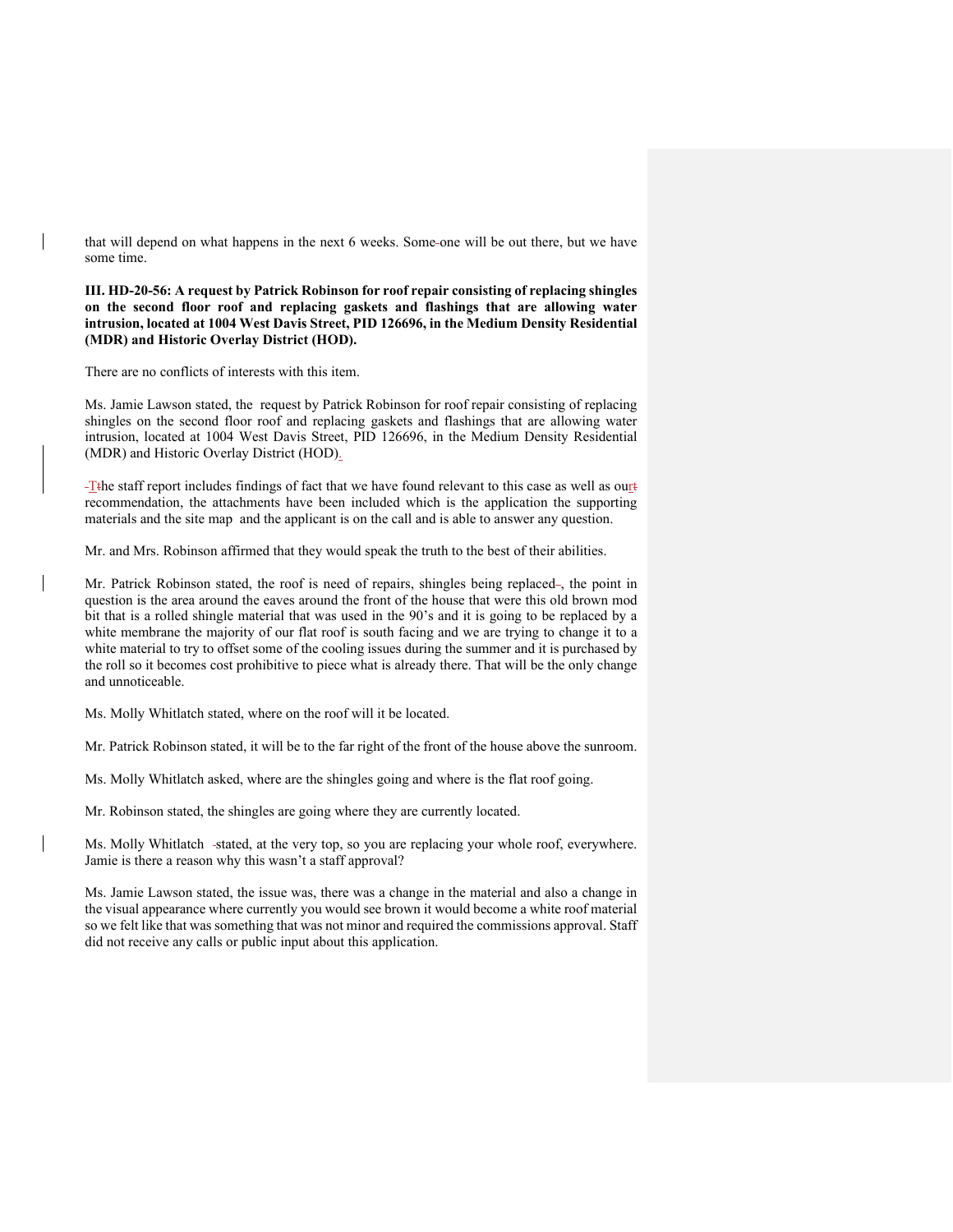Mr. Brian Pennington stated, so the brown that is on the bottom picture will become white. I have no issues with this application.

Mr. Patrick Robinson stated, correct and the same material will go around the front cortical, but it is not visible from the street.

Ms. Molly Whitlatch stated, the guidelines say that white or very light shingles weren't allowed but these aren't shingles they are proposing and if you look in the open paragraphs of the roofs section it talks about the reason white shingles are disfavored is white and light colored rooves lose some of their definition and become less attractive because the shingle joints stand out more as they become discolored over the years so that doesn't seem to be a concern here where you are just talking about a numbering on a limited flat portion of a roof. The guideline appears to be targeting white shingles as an architectural feature. So, I see that as a distinguishing factor.

Mr. Russ Vandermass- Peeler stated, I'm having a hard time see how it would affect the look of the house.

Ms. Molly Whitlatch stated, agreed, I don't have a problem with it as long as the shingles that are going on the main slope of the roof are going to remain the same color and they are just doing like for like up there I don't have a problem with it. Are you going to change to an architectural shingle? I can not tell what it is now.

Mr. Robinson stated, the contractor is going to match what is there I'm not sure what the material is.

## **Findings of Fact:**

The applicant has stated that grey shingles will be replaced with the same matching shingles for the second floor because of the deterioration on the first floor flat roofs they are going to replace it with a white EPDM which shouldn't be visible to the street except for a couple of small places the findings of fact that apply to this case are :

C5-1. Original roof forms, pitches, rafter details, molding, trim, and soffit boards should be retained.

C5-2. Historic roofing materials, such as clay tiles, slate, standing seam metal, wood shingles or embossed metal shingles, should be preserved if feasible.

C5-3. Raising or lowering the roof pitch, or removing original features, such as dormers, turrets, balustrades, bargeboards, quarter round, cornices, brackets, weathervanes, or lightning rods are not allowed.

C5-4. Features such as dormers or balustrades may be added if they are appropriate for the style of the building.

C5-5. Deteriorated roof covering should be replaced with new materials that are compatible with the old in composition, size, and texture after reestablishing the structural stability of the roof. Replacement roofs should be dark in color. White or very light shingles are not acceptable.

C5-6. Specialty roofing materials, such as "mission tiles" or patterned slate, should not be replaced with composition shingles.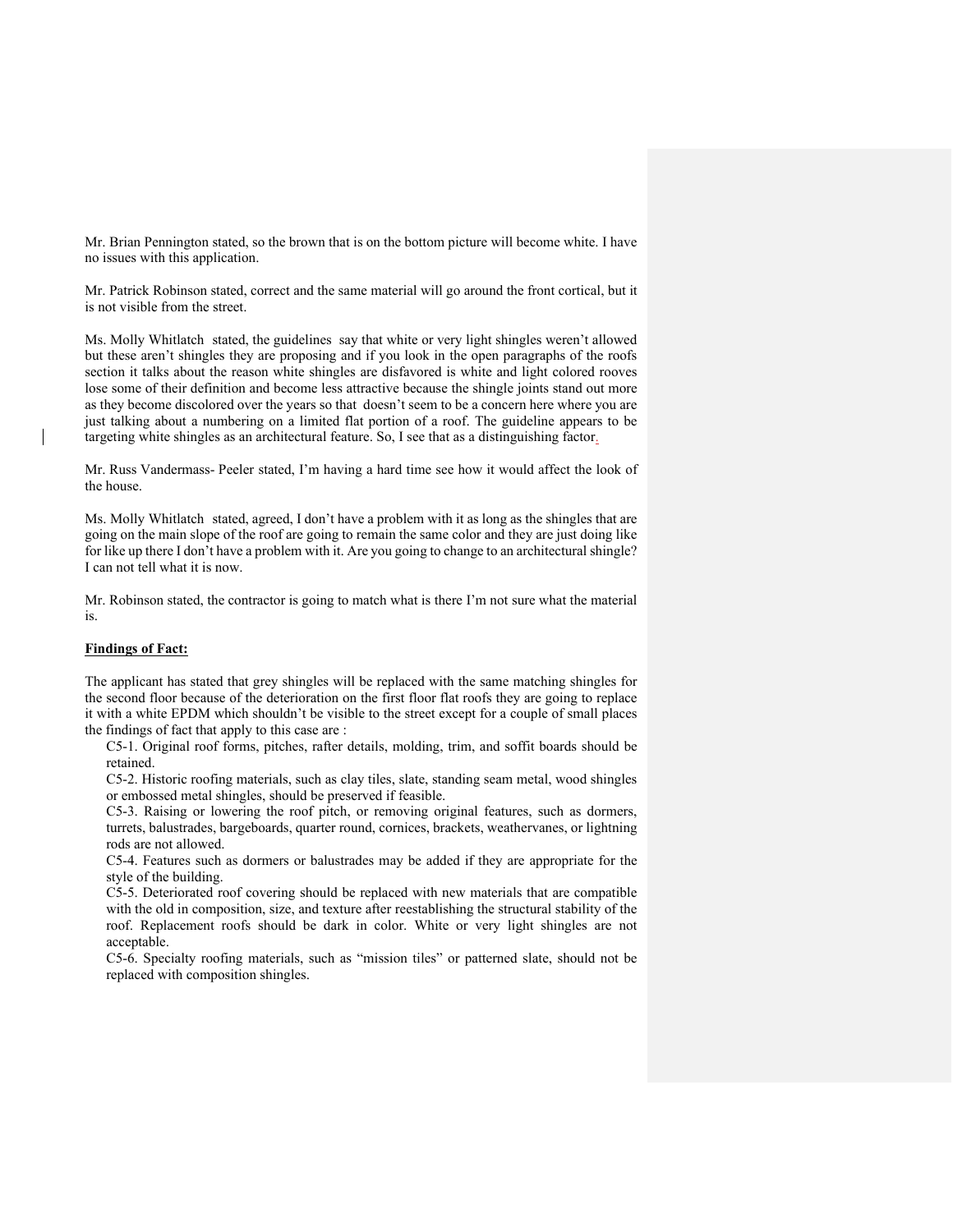C5-7. Exposed tarpaper rolls should not be used as roofing material.

C5-8. Metal flashing should be installed behind siding or roofing and in the open valleys on roofs. The flashing should blend in color with the roof or chimney color. Roofing tar is not an acceptable substitute for properly installed metal flashing.

Ms. Molly Whitlatch made a motion to approve the findings of fact. Mr. Russ Vandermass- Peeler seconded the motion.

Approved unanimously

Ms. Molly Whitlatch made a motion to approve the application request as submitted. Ms. Kristina Meinking seconded the motion,

Approved unanimously.

# **IV. HD-20-58: A request by Jennifer and Bert Klein for the installation of a front yard fence on a corner lot, located at 1031 West Davis Street, PID 125081, in the Medium Density Residential (MDR) and Historic Overlay District (HOD).**

Ms. Jamie Lawson stated, is a request by Jennifer and Bert Klein for the installation of a front yard fence on a corner lot, located at 1031 West Davis Street, PID 125081, in the Medium Density Residential (MDR) and Historic Overlay District (HOD).

Mr. Bert and Mrs. Jennifer Klein affirmed to speak the truth to the best of their abilities.

Mr. Bert Klein stated, the application is to put up metal fencing in the side and back yard. It is the second part after the pool, need to enclose the pool and also apart of the side yard for the dogs to run around. It will be 54 inches, possibly up to 60 inches because there are some availability issues. The plan is for it to match other fences in the historic district, especially went to Durham to see what was done there and this was the style and pattern that seemed to be predominant.

Ms. Lori Bryan stated, my only concern is that in the guidelines it says that fences in the side and back yard should be constructed of white wood picket, brick stone or cast iron and the fencing proposed is aluminum.

Mr. Klein explained that the fence will not obstruct the view of the house.

Ms. Lori Bryan stated, I don't think it matters as far as the material that is being used.

Mrs. Klein stated, we looked into the aluminum fencing it is the exact same fence that is used two houses down, that was put up a year and a half ago.

Ms. Molly Whitlatch stated, the guidelines say it is 3 feet in the front and 4 feet in the side yard. Is that right.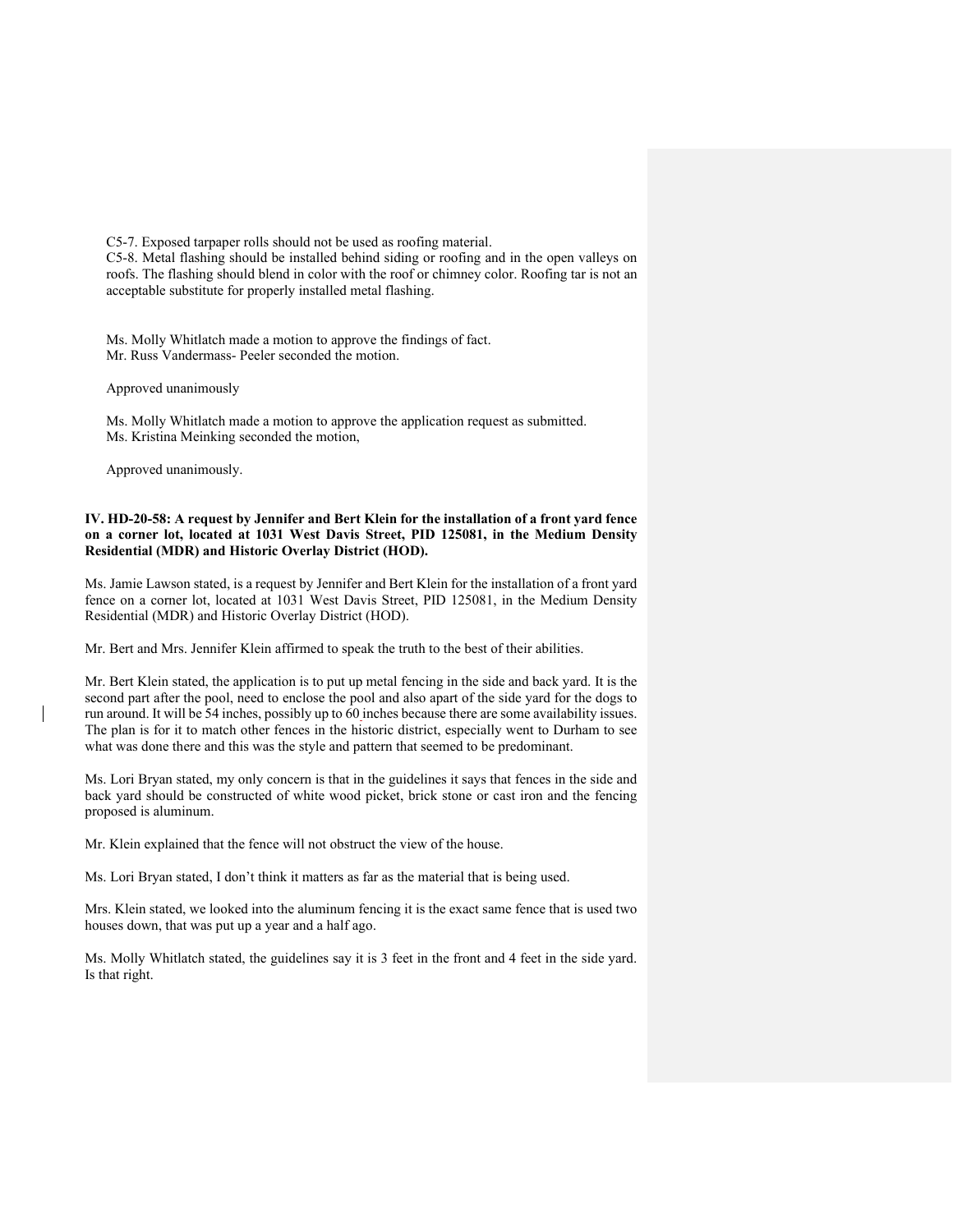Mr. Klein stated, we believe in the side backyard it can be up to 7 feet, we can't have it 3 feet because that is not pool approved.

Mrs. Klein stated, the shading is for the original footprint of the house and the fencing will be well behind that.

Ms. Molly Whitlatch stated, it is my understand that the front of the house is considered the midpoint of the side.

Mrs. Klein stated, right so the fence will be at the midpoint of the original footprint.

Ms. Molly Whitlatch stated, the survey must not be drawn to scale because it does not look like the fence will be within the 50% mark of the house it looks like 1/3.

Mrs. Klein stated, it is right at the half, I may have shaded more than the original structure. It is 68 feet from the front street. The problem if we put it to far back it will run through the middle of the side porch.

Ms. Molly Whitlatch asked, the pool approval has to be the same height all the way around.

Mrs. Klein stated, it has to be 4 feet all the way around and these fences are actually a little higher because they have spears. The top picture is a picture of a yard in Burlington that we liked with the pillars we would like to mirror and that is the fence that we would like but is 60 inches tall and the bottom is 54 inches tall.

Ms. Molly Whitlatch stated, you are proposing the brick pillars as well, and the brick would match the house.

Mrs. Klein stated yes.

Ms. Molly Whitlatch stated, how tall will the pillars be.

Mr. Klein stated, the brick will be 6 inches taller than the fence.

Ms. Molly Whitlatch asked, you are asking for approval of a 60 inch fence.

Mrs. Klein stated, we like the way the 60 inch looks better, but between the 54 and 60 depending on availability of the material and those pillars will be 18 feet apart.

Mr. Klein stated, just across the Davis Street side.

Ms. Jamie Lawson stated, staff did not receive any calls or emails about the application.

Ms. Molly Whitlatch stated, the guidelines are more restrictive of what is in the front yard, we are a lot more flexible if it is in the back yard. So, I don't have a problem with the 60 inch or the 54inch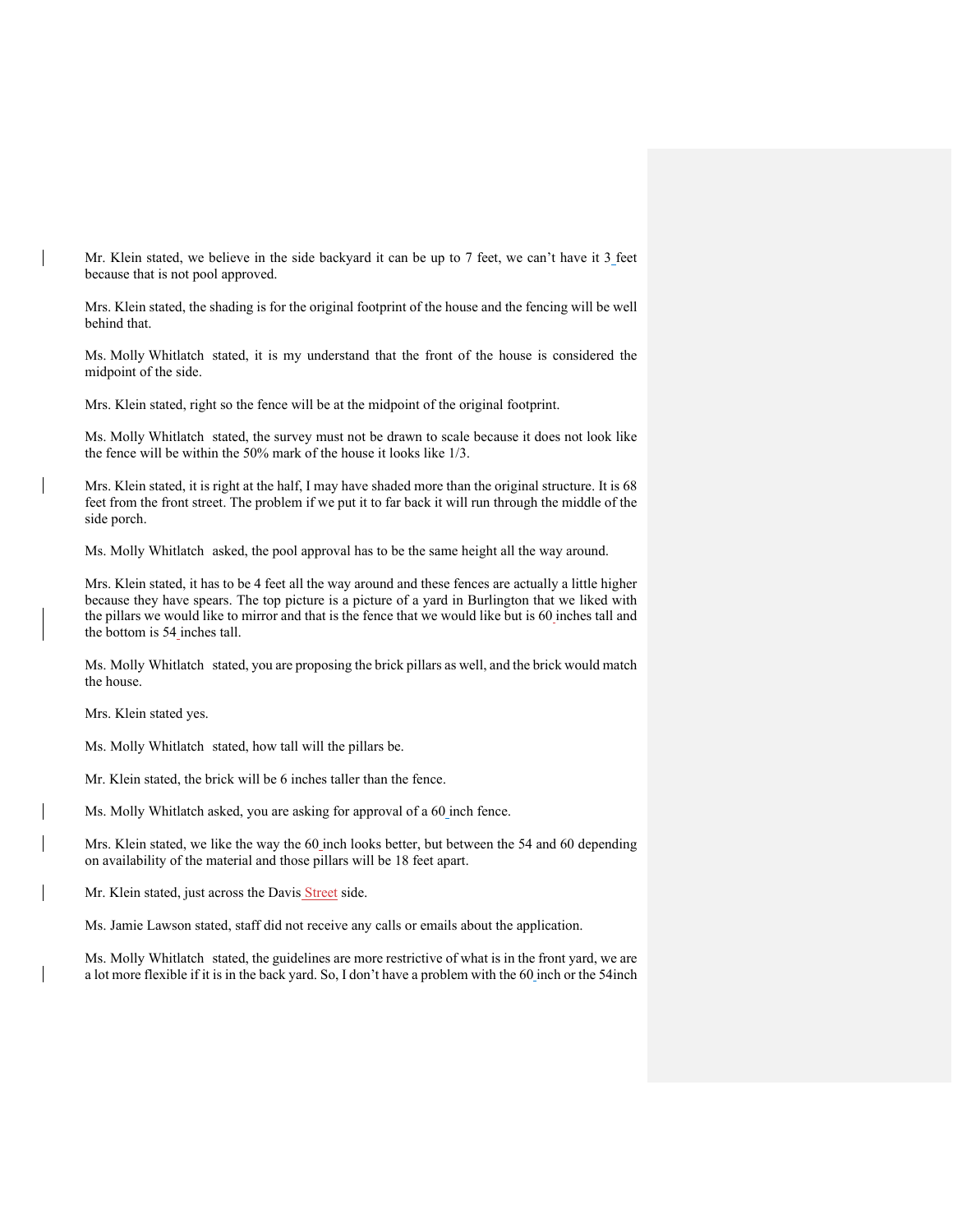because like you said it can go up to 7 feet. It just says it must not extend beyond the midpoint of the building. So as long as the fence is at the midpoint, I don't have a problem with it.

Mr. Brian Pennington asked, has staff confirmed it is at the midpoint.

Ms. Molly Whitlatch stated, I understand the distinction they are making they are going from the midpoint of the original structure.

Ms. Jamie Lawson stated, it is up to the commission on how you want to proceed and add that in as a condition.

Mr. Brian Pennington stated, I also want to add that if the fence went beyond the side porch it will look weird.

Ms. Klein stated, we have a Chamelia at the fence line by the porch, so we are going to preserve that Chamelia. So, there will be a little variance on whether it will go on the left or the right side depending on what the builder things would do less damage to the chamelia, but it will be beyond the midpoint.

## **Findings of fFact**

Ms. Lori Bryan stated, this applicant wants to install fencing around the back part of the house for the pool they are going to add. The  $F$ *findings* of  $F$ *fact are:* 

B6-1. Fencing should follow the Standards found on pages V-14 - V-16 and should screen the pool from the public right-of-way. According to City Code, a fence surrounding a swimming pool must be a minimum of 48 inches tall, and all gates or doors must be equipped with selfclosing and latching features. Vegetation can be used to soften the visual impact of the fence. B6-2. Fencing should follow the Standards found on pages V-14 - V-16 and should screen the pool from the public right-of-way. According to City Code, a fence surrounding a swimming pool must be a minimum of 48 inches tall, and all gates or doors must be equipped with selfclosing and latching features. Vegetation can be used to soften the visual impact of the fence. B11-1. Fences in front yards are discouraged. Retaining walls constructed of stone or brick should be retained and encouraged.

B11-5. Fences in the front or front side yards should be constructed of wood picket, brick, stone, or cast iron. They should not be over three feet high. Pickets should be stained or painted. B11-6. Solid fences which block the view of the property are not allowed in front yards. Split rail, basket weave, and horizontal board fences are inappropriate styles and must not be used. • B11-7. Materials and styles of fences should coordinate with appropriate nearby buildings and fences. Wood fence designs should be in keeping with the character of the house.

B11-10. Vertical privacy fences are acceptable inside and rear yards. They should not be over seven feet high. The structural member of any fence should be turned to face the property of the person erecting the fence.

B11-11. Privacy or security fences along a side yard must not extend beyond the midpoint of a building. Those along the side street must not be over four feet high, according to City zoning code.

**Formatted:** Font: Bold, Underline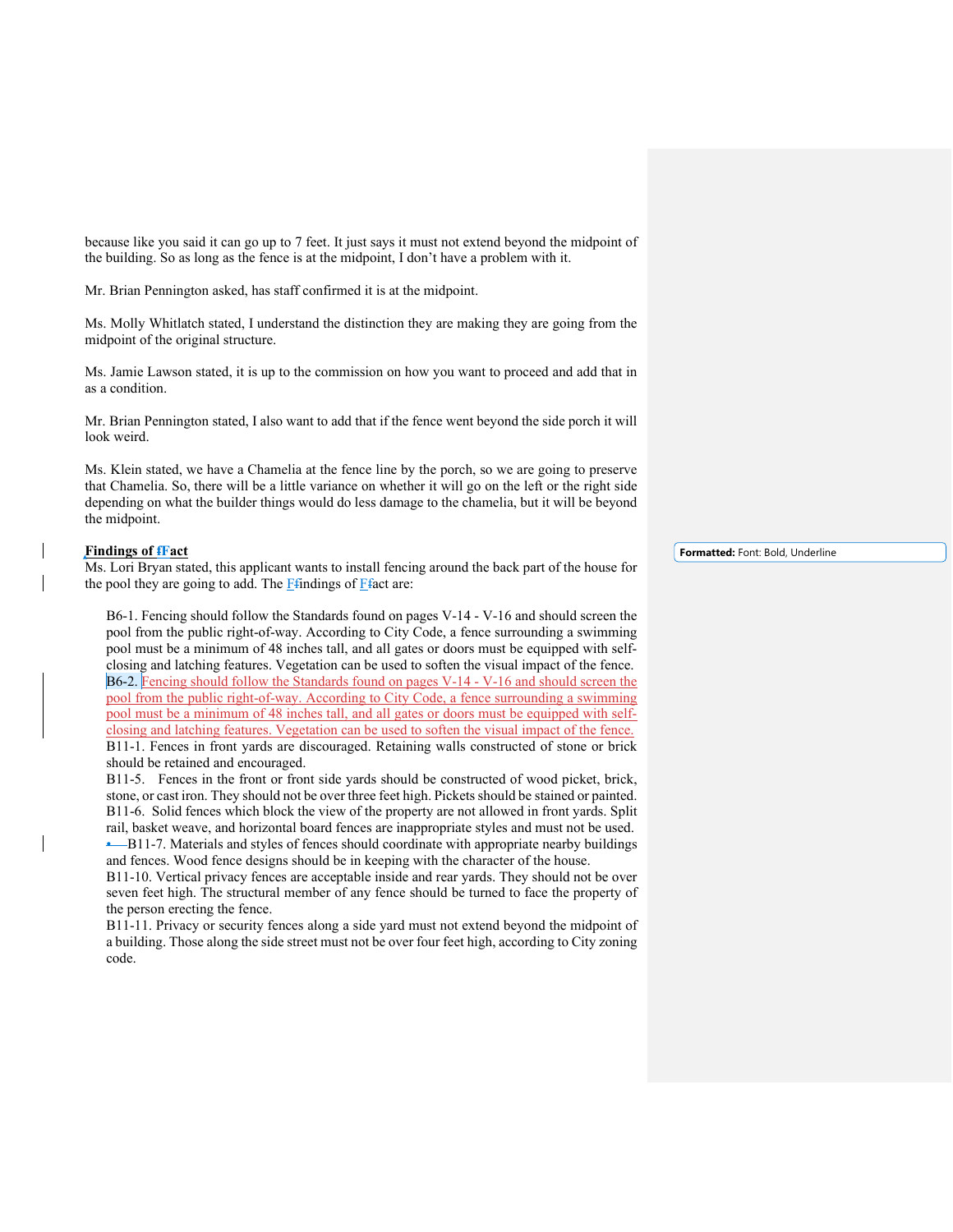Ms. Molly Whitlatch stated, I believe the applicant is requesting to do a 54 inch up to 60 inch, the application only says 54 inches.

Ms. Jamie Lawson stated, with the pillars being 6 inches greater than that is that correct.

Mr. Klein stated, that is correct.

Mr. Jim Euliss made a motion to approve the findings of fact with the addition of the fence being from 54 inches up to 60 inches and that the pillars will be 6 inches higher than the fencing.

Ms. Molly Whitlatch seconded the motion.

Approved unanimously.

Ms. Molly Whitlatch made a motion to approve the application with the option to extend the metal portion of the fence up to 60 inches and on the condition that the fence not extend beyond the midpoint of the original historic structure.

Mr. Russ Vandermass- Peeler seconded the motion.

Approved unanimously.

#### **V. New Business**

Ms. Jamie Lawson explained there were two administrative approvals.

**HD-20-55: A request by Kristina Meinking and Jason Husser for chimney screen and foundation repointing at 420 West Front Street, PID 126696, in the Medium Density Residential (MDR) and Historic Overlay District (HOD).**

**HD-20-27: A request to restore the existing front door at 911 West Davis Street, PID 125558, in the Medium Density Residential (MDR) and Historic Overlay District (HOD).**

Ms. Jamie Lawson explained there were two administrative approvals.

**V. Other Business**

### **Design Review Manual Update**

**Provide a recommendation of the text changes to the City of Burlington Historic Design Standards to reflect compliance to North Carolina General Statutes Chapter 160-D requirements.**

Ms. Jamie Lawson stated, the updated copy will have strike outs with the updated design outlines. There were a couple very minor typos. It is not intended at all to be substantive  $\mathcal{Q}$ Changes. It it is more of a technical revision to be more consistent with Cehapter 160-D. We are asking for your consideration of this modification and if you make a motion in favor of it and recommendation, we will move it to City Council for their review and approval as well. We think we found it all but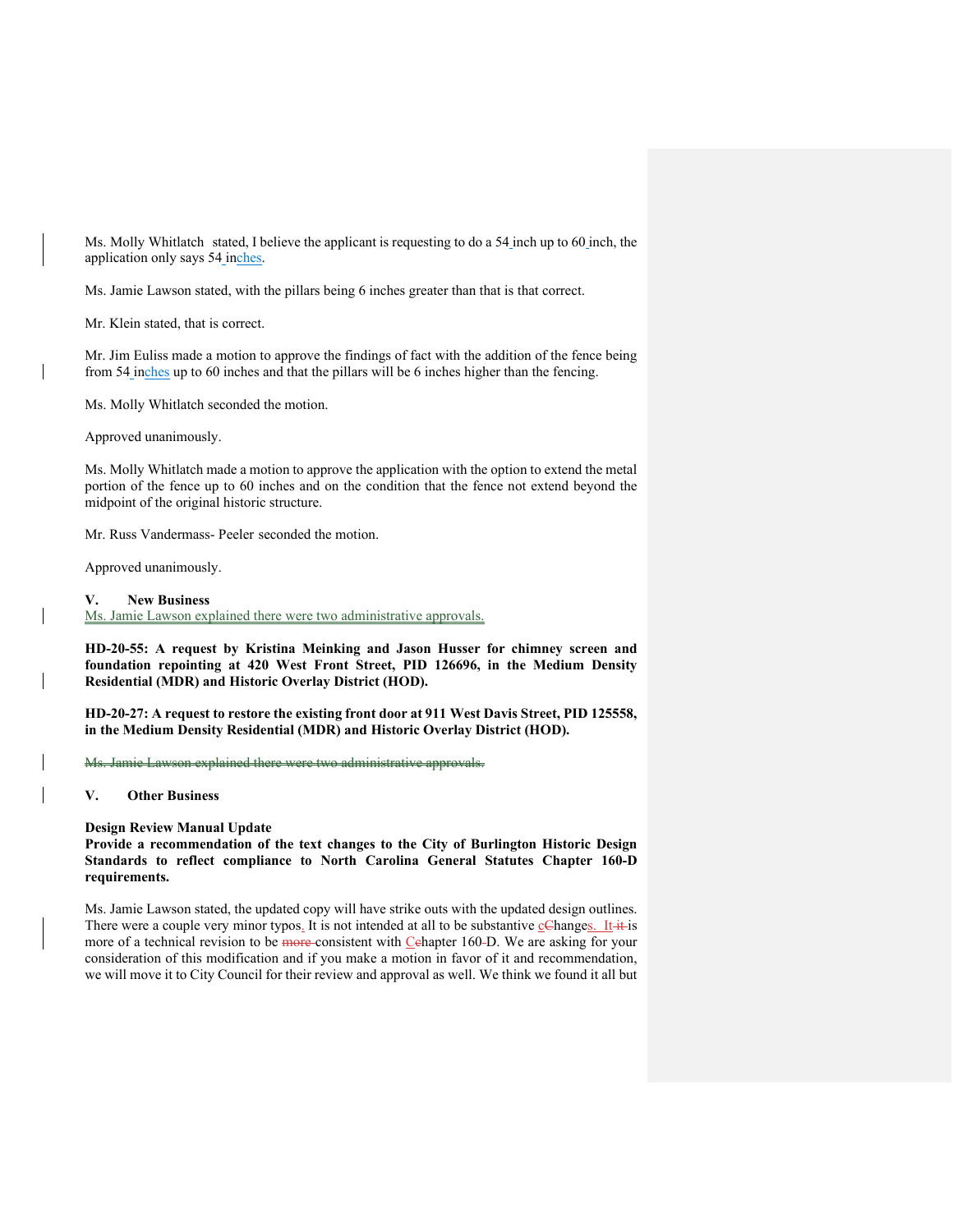if you find any spots where we missed it. We were unable to find the original Word document so it is a PDF that was converted to a Word document so the format and your copy will be a little off but we will be working on that as well.

Ms. Kristina Meinking stated, I saw a spot where it said the Commission met at 7:30 on Tuesdays, it doesn't have to do with standards or guidelines just a point of correction. Ms. Molly Whitlatch stated, it is on page I2.

Mr. Brian Pennington stated, I didn't see a list of the changes.

Ms. Molly Whitlatch stated, I didn't see that either.

Ms. Jamie Lawson stated, I can provide you with the track change document.

Ms. Molly Whitlatch stated, so let's table that and take a look at that at the next meeting.

Ms. Lori Bryan stated, I agree Molly.

Ms. Molly Whitlatch stated, I had a question about the house on West-with-Front Setreet that wanted to install front porch and it was denied and I think Conrad was going to look into it because it still looks the same way.

Mr. Jim Euliss stated, I drive past it going to my place and it actually looks really bad, like it is falling apart.

Ms. Molly Whitlatch stated, you had just started and the background is that they had done a day of work and David Beal went out and told them it wasn't approved and then they did a bunch more work knowing that they didn't have approval and then their COA was denied.

Mr. Conrad Olmedo stated, we alerted the Ceode Eenforcement and the Bbuilding Inspections and will have to look more into that. On that note what I am wanting to introduce to you what we are planning to do with code enforcement. I would like next to bring our Cehief Ceode Eenforcement Oofficer into the commission meeting next month<sub>as</sub> to get his officer. When we start to talk about in the historic district because they have become issues where houses will have to be demolished if they are not meeting minimum housing standards. There are some properties that are vacant, the property owners aren't living there, they might be in disrepair. There might be special restrictions when it comes to repairing a home in the historic district and once, we have code enforcement with minimum housing standards we have a notice of violation timelines and time frames we have to be considering. We are working to be more proactive in the historic district to accommodate that we have transitioned code enforcement from planning to code enforcement and the tradition has been to be reactionary, so we were complaint driven enforcement. Now that we are moving to a proactive action, we are entering into some sensitive realms. When we enforce the design guidelines, we are enforcing standards that need to be updated.

Ms. Molly Whitlatch stated, I agree with updating the guidelines that is the reason we're doing the survey and how we came to getting the grant because to update the guidelines they had to do a